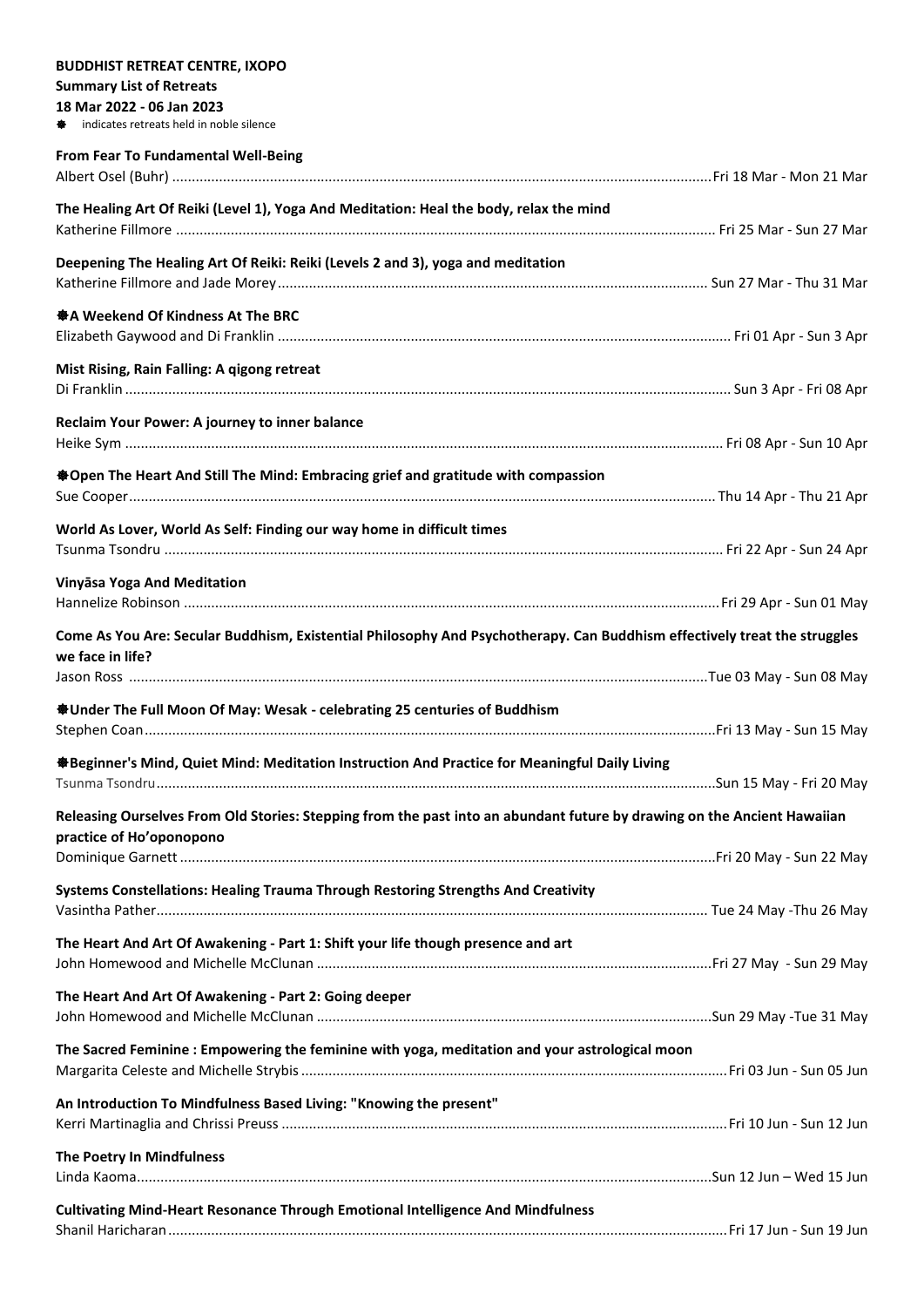| Iyengar Yoga: Nudging the body into shape and health                                                                                                                 |  |
|----------------------------------------------------------------------------------------------------------------------------------------------------------------------|--|
| Iyengar Yoga: Deepening your practice                                                                                                                                |  |
|                                                                                                                                                                      |  |
| *Saying Yes To Life - Finding The Divinity Within Ourselves: How having 'faith' can help us live wholeheartedly in the midst of<br>a challenging and uncertain world |  |
|                                                                                                                                                                      |  |
| Rejuvenating The BRC: A Family Retreat With Children In Mind                                                                                                         |  |
|                                                                                                                                                                      |  |
| <b>Gardening For Happiness: The Basics Of Gardening</b>                                                                                                              |  |
| <b>Ethical Investing For Sustainability</b>                                                                                                                          |  |
|                                                                                                                                                                      |  |
| An Antidote To Insecurity                                                                                                                                            |  |
|                                                                                                                                                                      |  |
| <b>Traditional Hatha and Raja Yoga</b>                                                                                                                               |  |
|                                                                                                                                                                      |  |
| Anger - On The Path Of Love                                                                                                                                          |  |
|                                                                                                                                                                      |  |
| Finding And Keeping Your Centre: Taking Care Of Ourselves In Order To Be Of Service To Others                                                                        |  |
|                                                                                                                                                                      |  |
| A Weekend Of Hatha Yoga: Rekindle Your Life Energy                                                                                                                   |  |
| Moving Meditation: Cultivating The Four Energies Of Tai Chi                                                                                                          |  |
|                                                                                                                                                                      |  |
| <b>Relaxation: Opening And Relaxing The Heart And Mind</b>                                                                                                           |  |
|                                                                                                                                                                      |  |
| Working With The Elements: Enquiry Into Ourselves And The World Around Us Through A Deeper Understanding Of Our                                                      |  |
| <b>Environment</b>                                                                                                                                                   |  |
|                                                                                                                                                                      |  |
| A Yin Yoga Retreat: Restorative Yoga                                                                                                                                 |  |
| The Body Has Something To Say: Exploring Our Thinking Bodies Through Yoga, Meditation And Therapeutic Reflection                                                     |  |
|                                                                                                                                                                      |  |
| Nia - Retreat Through Dance: Curating Life As Art                                                                                                                    |  |
|                                                                                                                                                                      |  |
| A Taste of Somatics: Feeling And Healing The Body From Within                                                                                                        |  |
|                                                                                                                                                                      |  |
| Mark Making - The Essence Of Calligraphy. A gentle introduction to formal Western calligraphy                                                                        |  |
|                                                                                                                                                                      |  |
| Healing The Family Tree: An Ancestor And Us Writing Retreat                                                                                                          |  |
|                                                                                                                                                                      |  |
| Between First In-Breath And Last Out-Breath: The Art Of Story-telling                                                                                                |  |
|                                                                                                                                                                      |  |